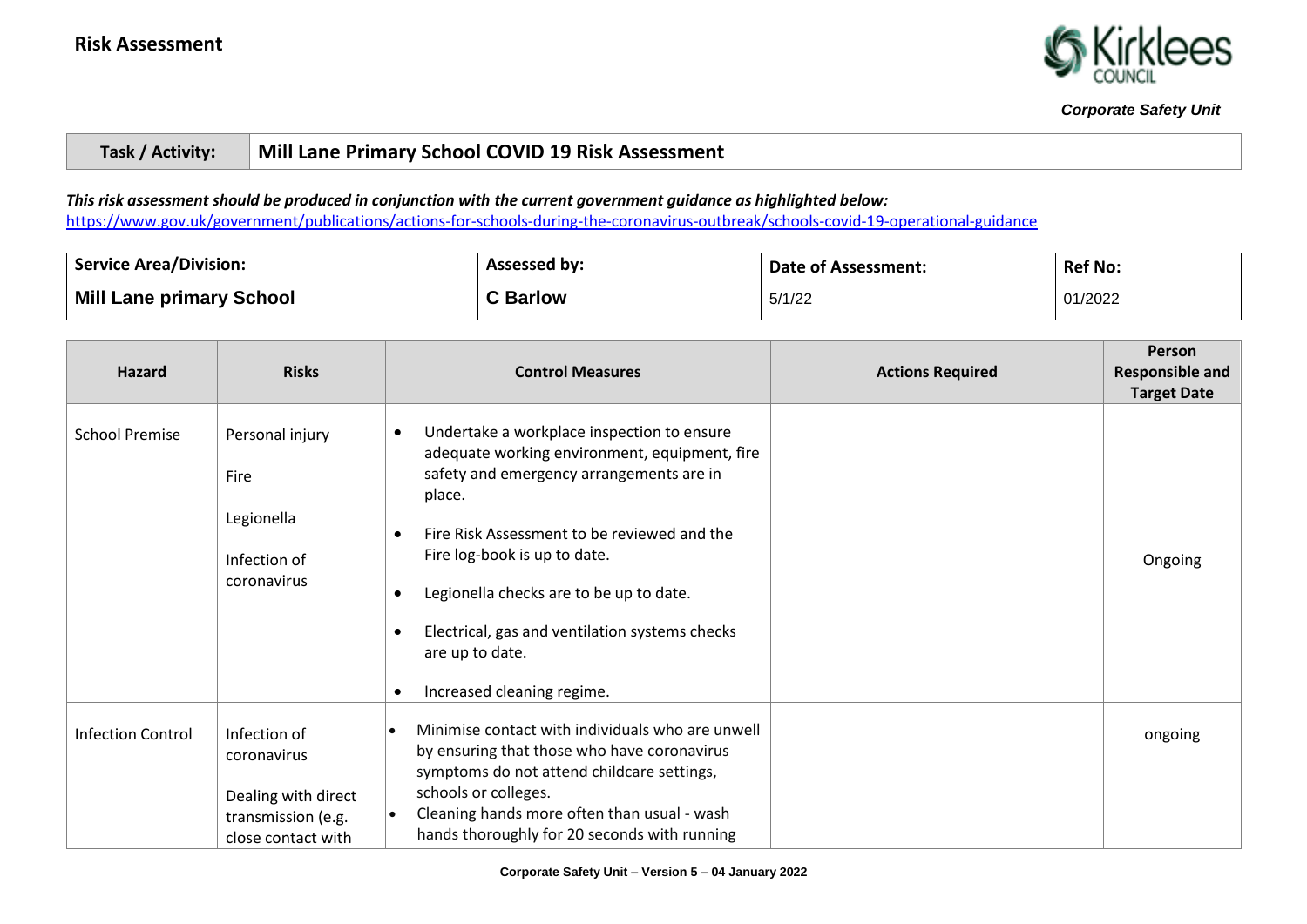| those              | water and soap and dry them thoroughly or use        |
|--------------------|------------------------------------------------------|
| sneezing/coughing) | alcohol hand rub or sanitiser ensuring that all      |
| and indirect       | parts of the hands are covered.                      |
| transmission (e.g. |                                                      |
| touching           | Ensure good respiratory hygiene by promoting         |
| contaminated       | the 'catch it, bin it, kill it' approach.            |
| surfaces           | Maintain appropriate cleaning regimes, using         |
|                    | standard products such as detergents. This           |
|                    | should include regular cleaning of areas and         |
|                    | equipment (for example, twice per day) with a        |
|                    | particular focus on frequently touched surfaces.     |
|                    | PHE has published guidance on the cleaning of        |
|                    | non-healthcare settings.                             |
|                    |                                                      |
|                    | Keep occupied spaces well ventilated. Opening        |
|                    | external windows can improve natural                 |
|                    | ventilation, and in addition, opening internal       |
|                    | doors can also assist with creating a throughput     |
|                    | of air. If necessary, external opening doors may     |
|                    | also be used (if they are not fire doors and where   |
|                    | safe to do so).                                      |
|                    | Where mechanical ventilation systems exist, if       |
|                    | possible, systems should be adjusted to full fresh   |
|                    | air or, if this is not possible, then systems should |
|                    | be operated as normal as long as they are within     |
|                    | a single room and supplemented by an outdoor         |
|                    | air supply. HSE guidance on air conditioning and     |
|                    | ventilation during the COVID-19 pandemic and         |
|                    | CIBSE COVID-19 advice provides more                  |
|                    | information.                                         |
|                    |                                                      |
|                    | Identify any poorly ventilated spaces as part of     |
|                    | your risk assessment and take steps to improve       |
|                    | fresh air flow in these areas. CO2 monitors will     |
|                    | also be provided to all state-funded education       |
|                    | settings from September, so staff can quickly        |
|                    | identify where ventilation needs to be improved.     |
|                    | A 'how to' guide on using CO2 monitors in            |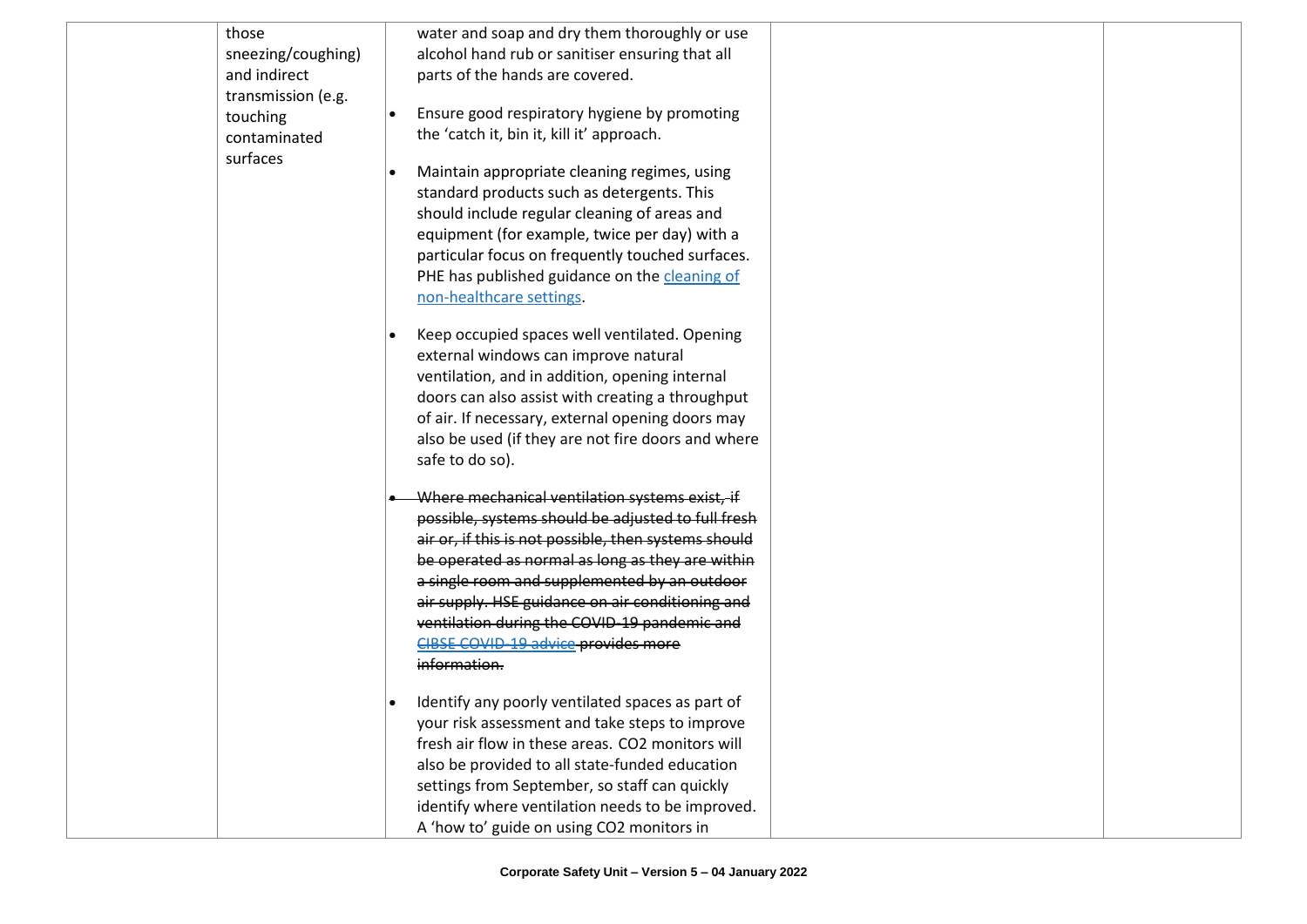|                                         |                                      | education and childcare settings is available on<br>the DfE ventilation document sharing platform.                                                                                                                                                                                  |                                                                                                        |         |
|-----------------------------------------|--------------------------------------|-------------------------------------------------------------------------------------------------------------------------------------------------------------------------------------------------------------------------------------------------------------------------------------|--------------------------------------------------------------------------------------------------------|---------|
| PPE (including face<br>masks/coverings) | Spread of infection<br>(coronavirus) | Most staff in schools will not require PPE beyond<br>what they would normally need for their work.<br>The guidance on the use of PPE in education,<br>childcare and children's social care<br>settings provides more information on the use<br>of PPE for COVID-19.                 |                                                                                                        | Ongoing |
|                                         |                                      | Face coverings should be worn in communal<br>areas in all settings by staff, visitors and pupils in<br>year 7 and above, unless they are exempt.                                                                                                                                    |                                                                                                        |         |
|                                         |                                      | Pupils (in year 7 and above) should wear face<br>coverings in classrooms unless they are exempt.<br>This does not apply in situations where wearing<br>a face covering would impact on the ability to<br>take part in exercise or strenuous activity, for<br>example in PE lessons. |                                                                                                        |         |
|                                         |                                      | Pupils (in year 7 or above) should wear face<br>coverings on public and dedicated school<br>transport unless they are exempt.                                                                                                                                                       |                                                                                                        |         |
| People who need<br>to self-isolate      | Transmission of the<br>coronavirus   | All educational and childcare settings should<br>continue to encourage staff and students (year 7<br>and above) to test twice weekly using lateral<br>flow device (LFD) tests.                                                                                                      | Maintain ongoing observance of government<br>guidance and changes to guidance and<br>review as needed. | Ongoing |
|                                         |                                      | Staff and pupils with a positive LFD test result<br>should self-isolate in line with the stay at home<br>guidance for households with possible or<br>confirmed coronavirus (COVID-19) infection.<br>They will also need to get a free PCR test to<br>check if they have COVID-19.   |                                                                                                        |         |
|                                         |                                      | Whilst awaiting the PCR result, the individual<br>should continue to self-isolate. If the PCR test is<br>taken within 2 days of the positive lateral flow                                                                                                                           |                                                                                                        |         |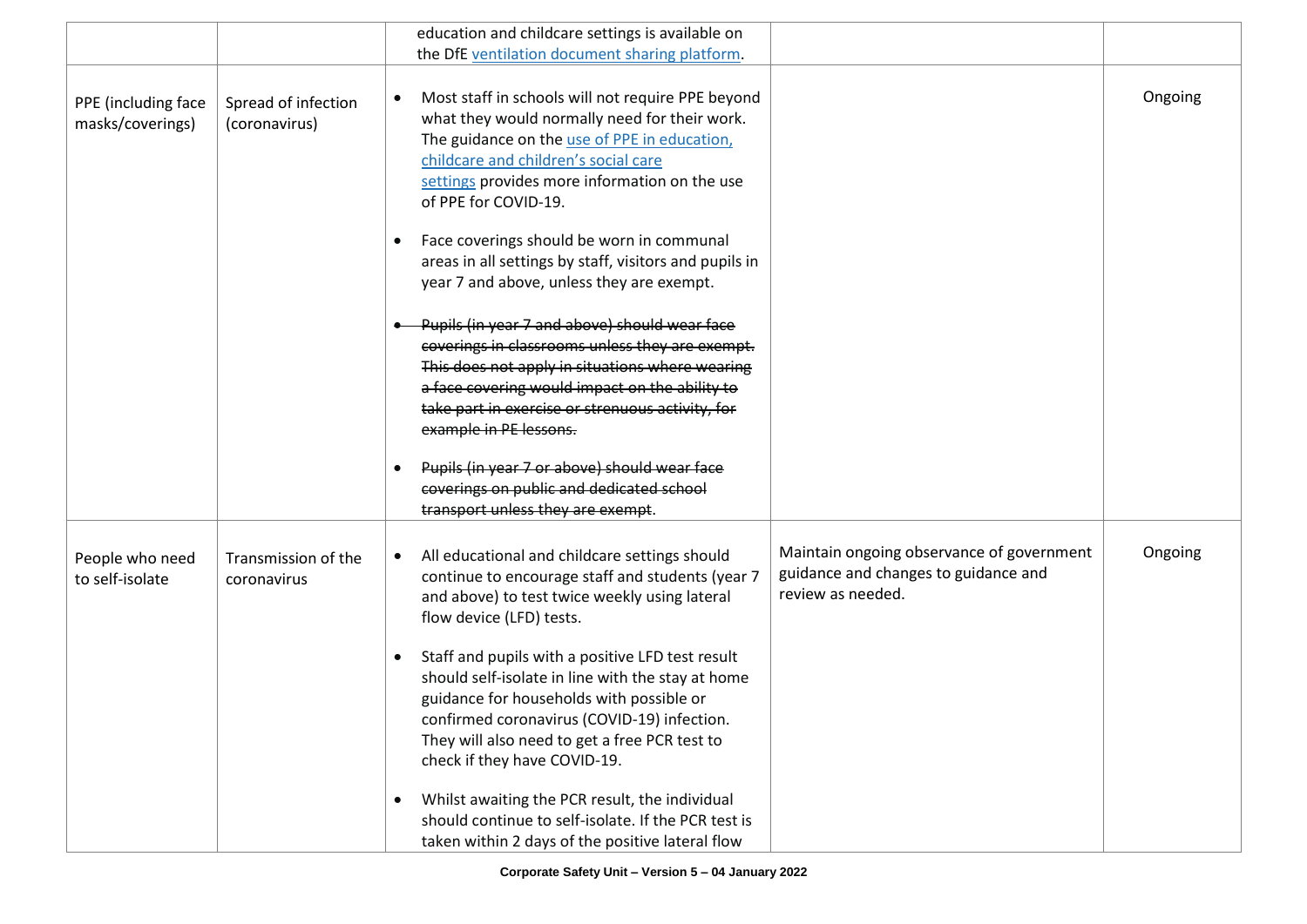|                                                         |                                                    | test, and is negative, it overrides the self-test<br>LFD test and the individual can return to school,<br>as long as the individual doesn't have COVID-19<br>symptoms.                                                                                                                                                                         |                                                                      |         |
|---------------------------------------------------------|----------------------------------------------------|------------------------------------------------------------------------------------------------------------------------------------------------------------------------------------------------------------------------------------------------------------------------------------------------------------------------------------------------|----------------------------------------------------------------------|---------|
|                                                         |                                                    | From 16 August 2021, if individuals are fully<br>vaccinated or aged under 18 years and 6 months<br>they will not be required to self-isolate if you are<br>a contact of someone who has tested positive<br>for COVID-19.                                                                                                                       |                                                                      |         |
|                                                         |                                                    | The above guidance on contact tracing and<br>isolation remains in place. In addition to these,<br>any suspected or confirmed close contacts of the<br>Omicron variant will be asked to isolate for 10<br>days regardless of vaccination status or age. You<br>will be contacted directly and told to isolate.                                  |                                                                      |         |
|                                                         |                                                    | From 22 December 2021 it is possible to end<br>self-isolation after 7 days, following 2 negative<br>LFD tests taken 24 hours apart. The first LFD test<br>should not be taken before the sixth day.                                                                                                                                            |                                                                      |         |
| Clinically<br>extremely<br>vulnerable (CEV)<br>children | Infection of the<br>coronavirus to CEV<br>children | • All CEV children and young people should attend<br>their education setting unless they are one of the<br>very small number of children and young people<br>under paediatric or other specialist care who<br>have been advised by their clinician or other<br>specialist not to attend.                                                       |                                                                      | Ongoing |
| CEV adults                                              | Infection of the<br>coronavirus to CEV<br>adults   | • CEV staff are advised, as a minimum, to follow<br>the same guidance as everyone else.<br>Social distancing measures have now ended in<br>the workplace and it is no longer necessary for<br>the government to instruct people to work from<br>home. Employers should be able to explain the<br>measures they have in place to keep CEV staff | Ensure government guidance is implemented<br>and be alert to changes | Ongoing |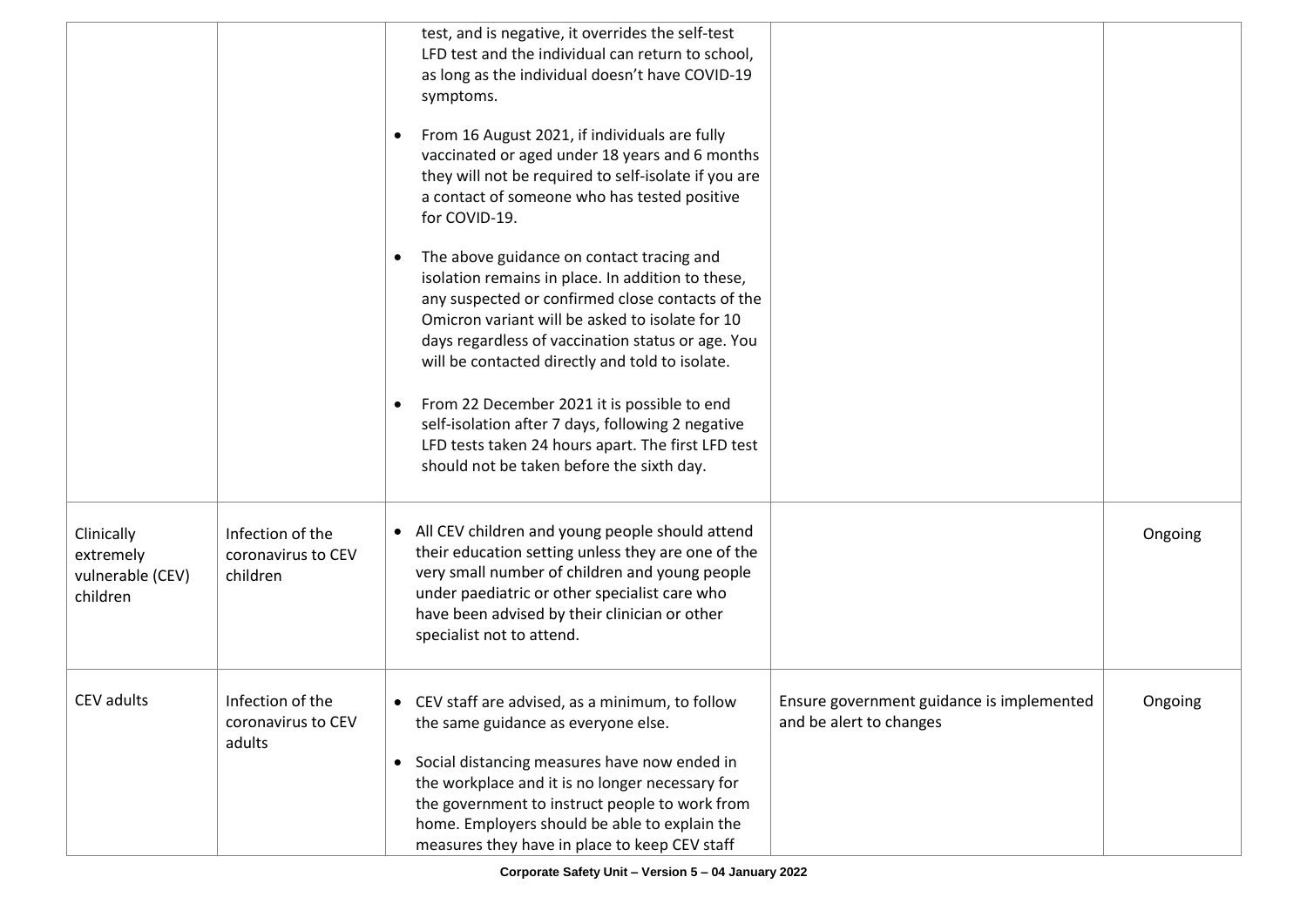|                                                |                                                                   | safe at work. If this is the case, an individual risk<br>assessment with the staff member should be<br>undertaken and any discussion documented<br>including the measures you have put in place. The<br>Health and Safety Executive (HSE) has published<br>guidance on protecting vulnerable workers.                                                                                                                                                                                                                                                                                                                                                 |                                                                                                                                                                                                                                                                                       |         |
|------------------------------------------------|-------------------------------------------------------------------|-------------------------------------------------------------------------------------------------------------------------------------------------------------------------------------------------------------------------------------------------------------------------------------------------------------------------------------------------------------------------------------------------------------------------------------------------------------------------------------------------------------------------------------------------------------------------------------------------------------------------------------------------------|---------------------------------------------------------------------------------------------------------------------------------------------------------------------------------------------------------------------------------------------------------------------------------------|---------|
| Local outbreak of<br>COVID-19 in school        | Transmission of the<br>coronavirus                                | • Develop a contingency plan (sometimes called<br>outbreak management plan). It makes sense to<br>think about taking extra action if the number of<br>positive cases substantially increases. A school<br>outbreak management plan template can<br>downloaded from the Emergency Planning<br>Resources page on Kirklees Business Solutions.<br>Information on what circumstances might lead<br>you to consider taking additional action, and the<br>steps you should work through, can be found in<br>the contingency framework.<br>Identification of areas that could be used to<br>isolate a pupil who developed symptoms during<br>the school day. | 5 children, pupils, students or staff, who are<br>likely to have mixed closely, test positive for<br>COVID-19 within a 10-day period<br>or<br>10% of children, pupils, students or staff who<br>are likely to have mixed closely test positive<br>for COVID-19 within a 10-day period | Ongoing |
| Planned<br>international<br>educational visits | Changes to the red<br>list for international<br>travel to England | • Individuals arriving in England from red list<br>countries must follow the red list rules.<br>-Schools should consider whether to go ahead<br>with planned international educational visits at<br>this time, recognising the risk of disruption to<br>education resulting from the need to isolate and<br>test on arrival back into the UK.                                                                                                                                                                                                                                                                                                         |                                                                                                                                                                                                                                                                                       |         |
| School plays,<br>concerts, events<br>etc.      | Transmission of the<br>coronavirus                                | • Ensure areas are well ventilated<br>• Use of face coverings by staff, visitors, and<br>pupils (year 7 and above), unless exempt.<br>• Enhanced cleaning regimes                                                                                                                                                                                                                                                                                                                                                                                                                                                                                     |                                                                                                                                                                                                                                                                                       |         |